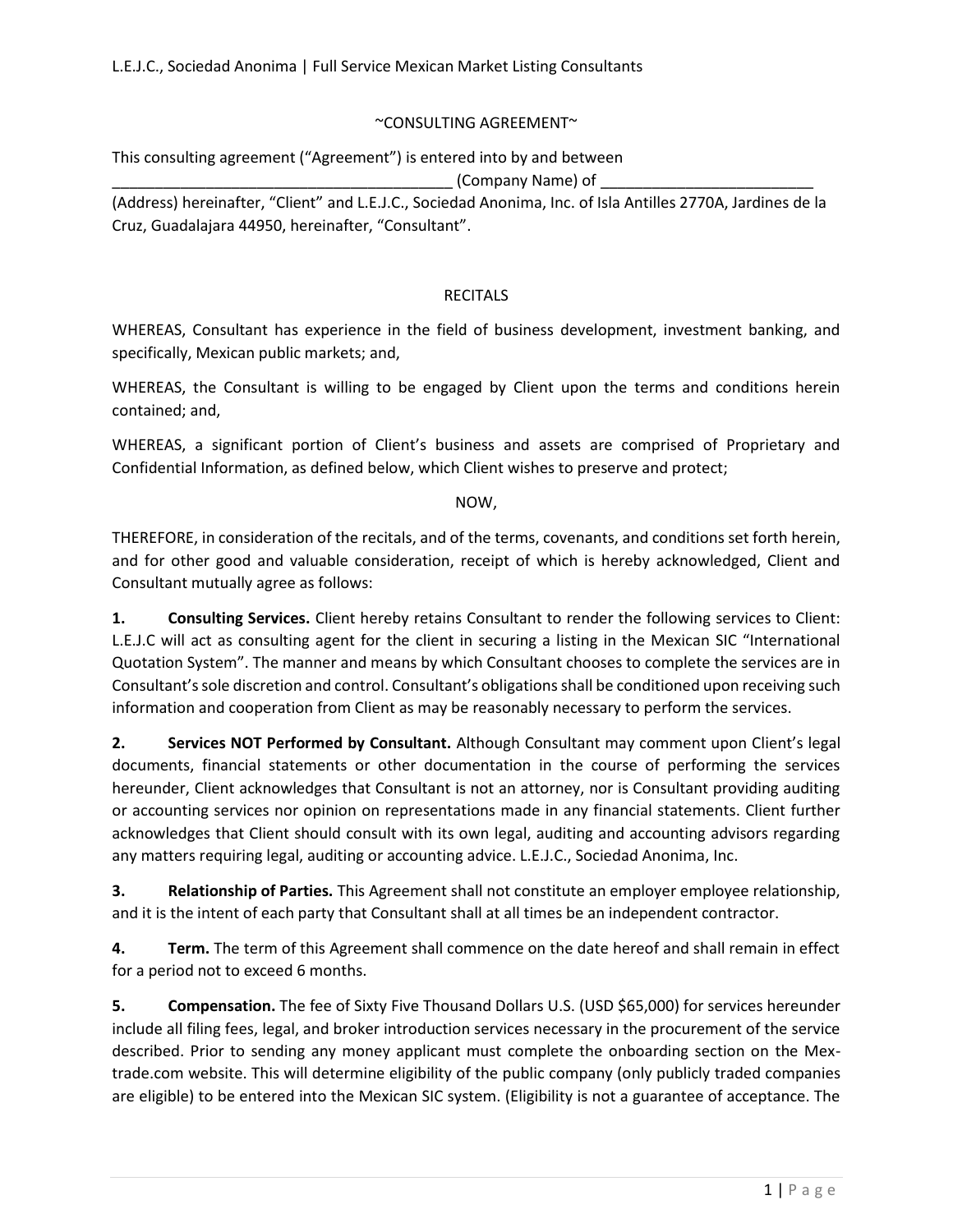final determination is decided by the BMV (Bolsa Mexicana de Valores) or the BIVA (Bolsa Institucional de Valores). Payments shall be made by wire transfer only.

**6. Disclosure of Information.** Consultant agrees that at no time (either during or subsequent to the term of this Agreement) will Consultant disclose or use, except in pursuit of the business of Client or any of its subsidiaries or affiliates, any Proprietary and Confidential Information of Client, or any subsidiary or affiliate of Client, acquired during the term of this Agreement. The term "Proprietary and Confidential Information" shall mean, but is not limited to, all information which is known or intended to be known only to Client, its subsidiaries and affiliates, and their employees, including any document, record, financial or other information of Client, or others in a confidential relationship with Client, and further relates to specific business matters such as the Client's financial information, identity of clients and patients, policies and procedures, fee structures, trade secrets, proprietary knowhow, account information, and other information relating to other business of Client, its subsidiaries and affiliates, and their employees. Consultant agrees not to remove from the premises of Client except as necessary for Consultant to perform services in accordance with the terms of this Agreement, any document, record, or other information of Client or its affiliates. Consultant agrees to return or destroy, immediately upon termination of Consultant's services hereunder, any and all documentation relating to Proprietary and Confidential Information of Client and of others that is in the possession of Consultant, in whatever format it may be maintained, whether provided to, or developed by, Consultant, and to provide a certificate of destruction if required by Client. Notwithstanding the foregoing, the restrictions contained in this Section 6 shall not apply to any Proprietary and Confidential Information that

(i) is a matter of public knowledge or prior personal knowledge (from a source other than a party to this Agreement or its affiliate),

(ii) is independently developed by a person not a party to this Agreement without the use, directly or indirectly, of Proprietary and Confidential Information, or

(iii) is required by law or the order of any court or governmental agency, or in any litigation or similar proceeding to be disclosed; provided that the disclosing party shall, prior to making any such required disclosure, notify the other party with sufficient notice to permit that party to seek an appropriate protective order.

**7. Proprietary and Confidential Information of Others.** Consultant acknowledges that Client does business with clients that supply Client with information of a confidential nature, and that Client has contractual obligations to preserve the confidential nature of such information. Consultant agrees to treat any information received from clients of Client as confidential, as if it were Proprietary and Confidential Information of Client.

**8. Remedies.** In addition to any other remedies, which Client may have by virtue of this Agreement, Consultant agrees that in the event that a breach of the confidentiality provisions of this Agreement occurs or is threatened, Client shall be entitled to obtain an injunction against Consultant from a court of competent jurisdiction to restrain any breach of confidentiality.

**9. Termination.** Either party may terminate this Agreement, with or without cause, upon thirty (30) days' advance written notice to the other, unless otherwise mutually agreed upon.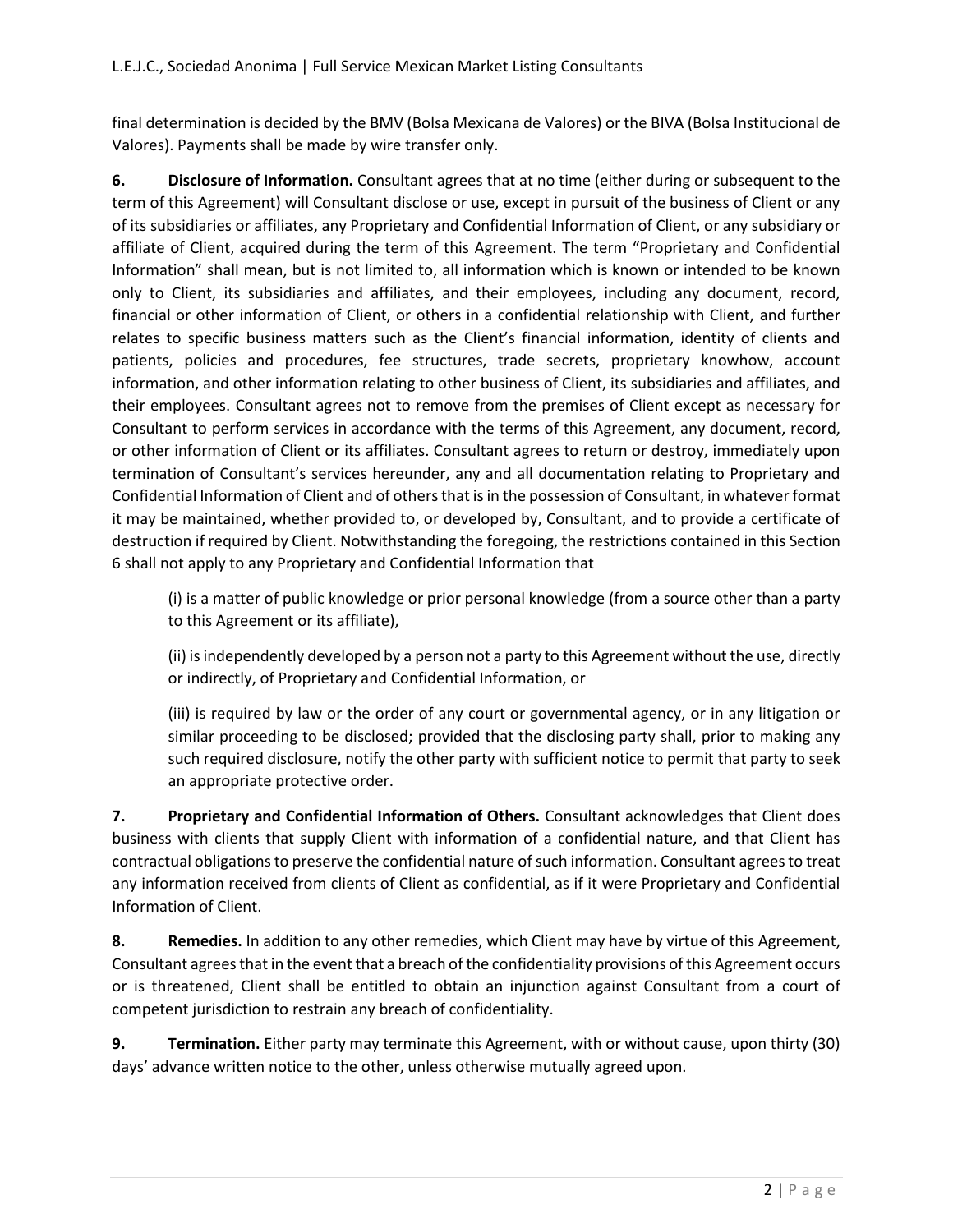**10. Limitation of Liability to Client.** Notwithstanding any other provision of this Agreement, in no event shall Consultant be liable to Client for Client's lost profits, or special, incidental, punitive or consequential damages (even if Consultant has been advised of the possibility of such damages). Furthermore, in no event shall Consultant's liability to Client under any circumstances exceed the amount of compensation actually received by Consultant from Client under this Agreement as of a date certain. Further, consultant will not be liable for delays or performance failures due to circumstances beyond Consultant's control.

**11. Indemnification of Consultant.** Client shall indemnify, defend and hold Consultant harmless from and against any and all third party claims, liability, suits, losses, damages and judgments, joint or several, and shall pay all costs and expenses (including counsel's fees and expenses) as they are incurred in connection with the investigation of, preparation for or defense of any pending or threatened claim or any action or proceeding arising there from, that Consultant incurs as a result of having performed services on behalf of Client.

**12. Client's Representations.** Client represents that it has the full right and authority to enter into and perform this Agreement. The consummation of the Agreement and the transactions contemplated herein do not violate any outstanding assignments, grants, licenses, encumbrances, obligations, agreements or understanding between Client and any other person or entity. Client represents and warrants to Consultant that Client is able to timely pay Consultant all fees and expenses incurred in the performance of the services hereunder.

**13.** Amendments. This Agreement may be amended only in writing signed by both parties.

**14.** Independent Consultant. The parties agree that at all times during the term of this Agreement, Consultant shall continue to be an independent Consultant, and is not authorized as, nor shall be deemed to be an employee, partner or joint venture, of Client. Neither party has the authority to bind the other or to incur any liability on behalf of the other, nor to direct the employees of the other. Nothing in this Agreement shall be interpreted or construed as creating or establishing the relationship of employer and employee between Client and Consultant or any employee or agent of Consultant. Consultant shall retain the right to perform services for others during the term of this Agreement.

**15. Miscellaneous.** No waiver by Client of any breach of this Agreement by Consultant shall be considered to be a waiver of any other breach. Should any litigation be commenced between Client and Consultant relating to any such breach, the prevailing party shall be entitled, in addition to such other relief as may be granted, reasonable costs and attorney's fees relating to such litigation. If any term or provision of this Agreement is determined to be illegal or invalid, such illegality or invalidity shall not affect the validity of the remainder of this Agreement. This Agreement contains the entire agreement between the parties hereto with respect to the subject matter hereof.

[Signature to this consulting agreement on following page]